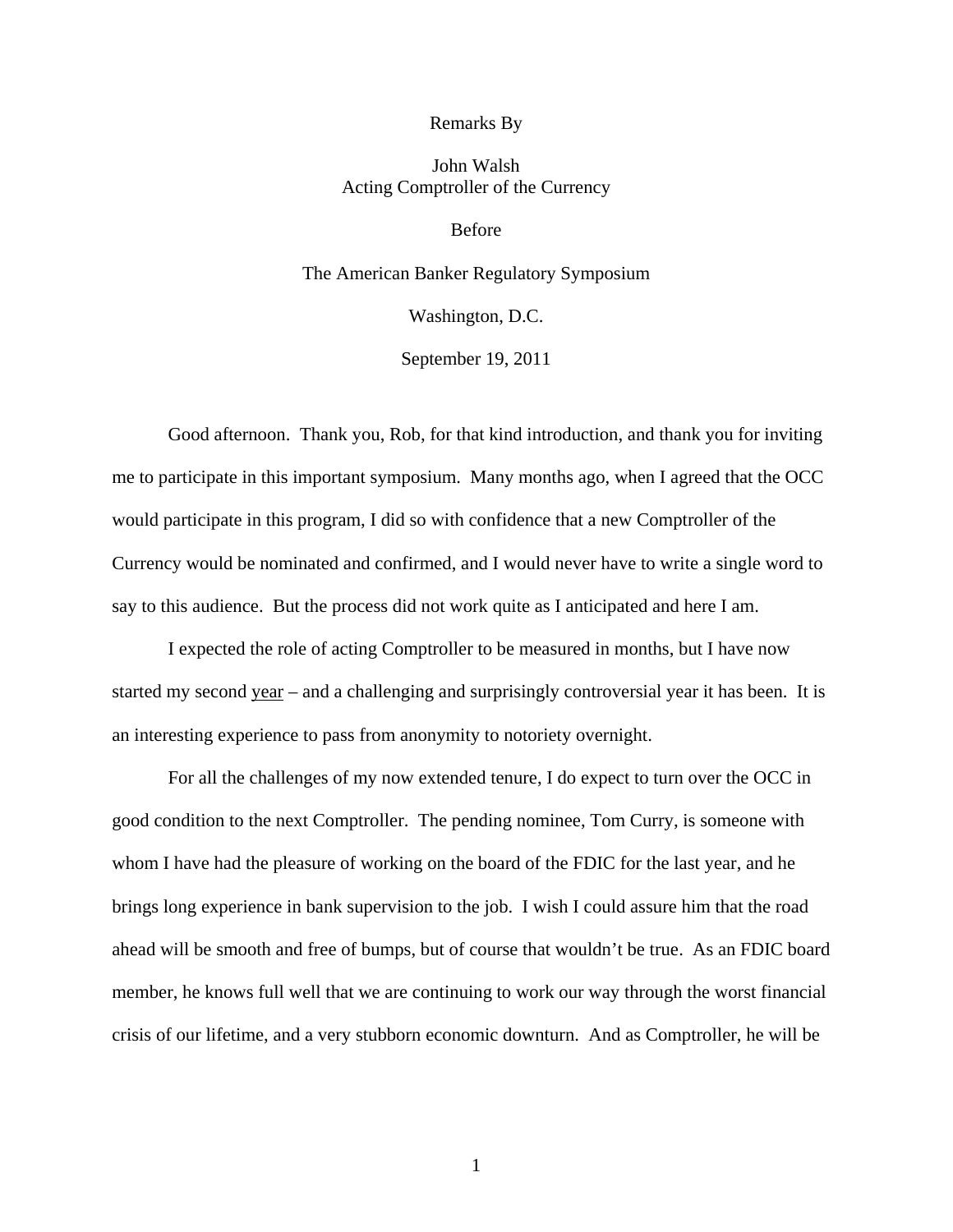dealing with these broad challenges as well as the unique set of issues as the chief prudential regulator of the nation's largest banks.

Among the issues that will be front and center for the new Comptroller are mortgage foreclosures and mortgage servicing. Although the OCC is not the only agency addressing these issues, we do have substantial responsibilities for them. Federally chartered servicers handle two-thirds of the nation's mortgage loans, and as you know, we are in the midst of implementing a set of enforcement actions that are among the most complex and most significant of any that the OCC has ever initiated. So, I'd like to spend my time today talking about foreclosures and servicing. I'll provide an update on where we are with respect to our enforcement actions, and I'll offer a glimpse of the future for the servicing business.

It's hard to overstate the importance of the foreclosure and servicing issues. They are a major drag on the struggling housing industry, and a well-functioning housing sector is vital to the health of local communities and our national economy. Recovery in the housing sector would move us a long way toward achieving a sustained economic recovery, but it's hard to imagine the housing sector recovering until we work through the mortgage modification process, address the large back-log of foreclosures, and restore a fair and functional foreclosure process in the housing market.

These are matters of particular concern to me as Comptroller because the mortgage business has always been a big part of the OCC's portfolio, and it has assumed even greater importance with the integration of the OTS's responsibilities for federal thrift supervision into the OCC. The thrift industry came into being to support home ownership, and while thrifts have gotten involved in many areas of consumer lending over time, mortgage lending remains their major focus.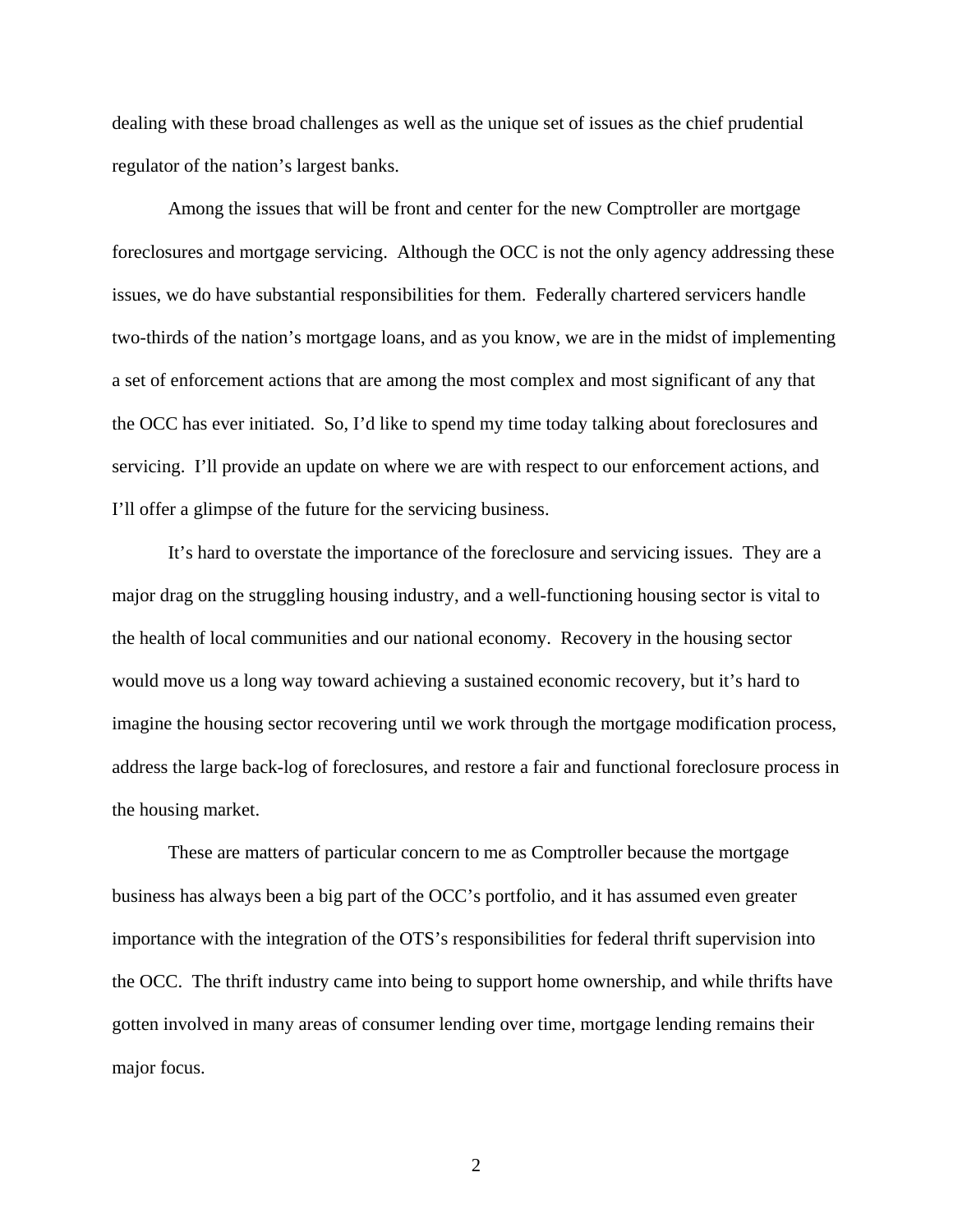The improper practices in foreclosure processing and mortgage servicing that have come to light have major safety and soundness implications for banks, in addition to their financial consequences for troubled homeowners and the economy. They have had a very damaging effect on the reputation of the institutions involved; in fact, on the reputation of the industry as a whole. Loss of a home through foreclosure is a financial and personal tragedy for a family; and, the widespread foreclosures taking place can create economic blight for a community. It is unfortunately true that significant numbers will face the loss of their homes in the current economic environment, but it must also be true that troubled borrowers can expect to be treated fairly and afforded every protection provided under the law. I am confident that our enforcement actions will do just that: ensure that at-risk borrowers get a fair chance to stay in their homes, while assuring that those who do find themselves in foreclosure receive appropriate protection and due process under the law.

I am proud of the excellent work done by our staff in these enforcement actions, but if confidence in the system is to be restored, it is also important that the full extent of the actions we are taking is well understood by the public. That has not been the case, in part, because this is a large and complex undertaking that can't all be completed at once.

When we announced the actions, I said they were intended to fix what was broken, compensate those who were harmed, and, where appropriate, assess penalties for abuses. We are doing just that. We have directed servicers to undertake major systems and processing improvements that will be quite expensive to implement. And servicers must provide restitution or other forms of remediation to borrowers who have suffered financial harm, with no limit on total cost.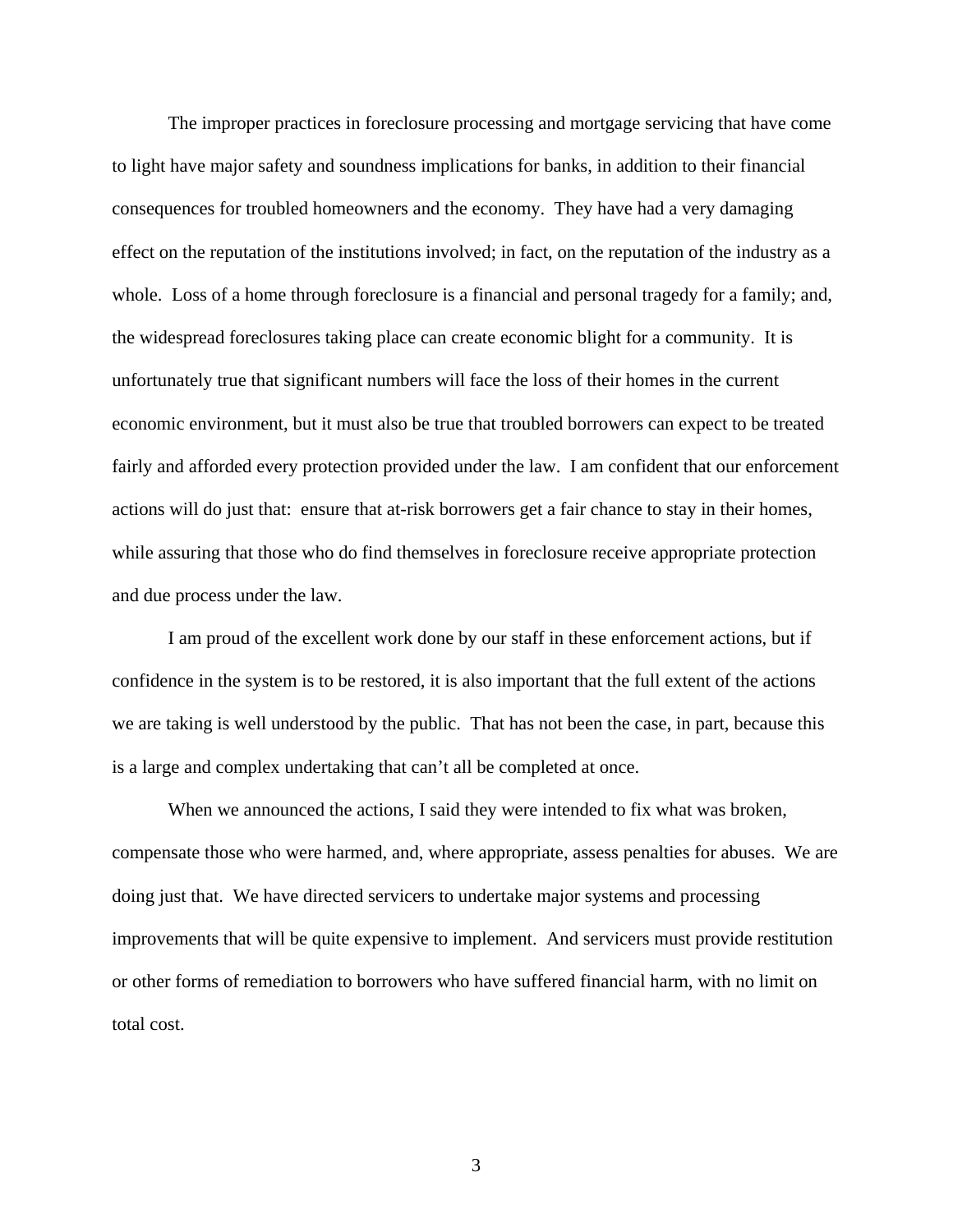All of this takes time, and the full effect, full cost, and full benefit of remediation will be known only at the end. Not knowing what all of this will ultimately cost means we haven't been able to announce a big dollar figure to capture the severity of our enforcement actions. Engagement letters and action plans are the critical steps in resolving the foreclosure processing mess, but they lack the sex appeal of a big dollar settlement or the sound bite that summarizes the process in a word or two. Since it is not a story that lends itself to easy synopsis, I'd like to spend a few minutes highlighting its key elements.

First, the scope of the enforcement actions that we took in April is very broad and comprehensive, and I think that's been poorly understood. Looking at the details of the foreclosure review, the enforcement orders tackle a large number of problems that need to be fixed. While "robo-signing" has become a shorthand for the broken process, these orders go far beyond just fixing "robo-signing" of documents. They address the entire system of controls that must be in place to ensure that those practices don't occur in the first place.

The orders ensure accountability. They were signed by each member of the board of directors at each of the banks, and each servicer was directed to establish a compliance committee including at least three of its directors, each of whom is accountable to the OCC and the Fed for the oversight and implementation of the corrective actions required by our orders. The scope of compliance responsibilities that this committee is accountable for is extensive, and failure to deliver effective compliance can carry personal consequence for directors, as well as for the servicers.

The orders also raise the bar for the oversight and management of third-party service providers who process loss mitigation applications and foreclosures, and manage acquired properties, including law firms that provide services and counsel for all of these processes. You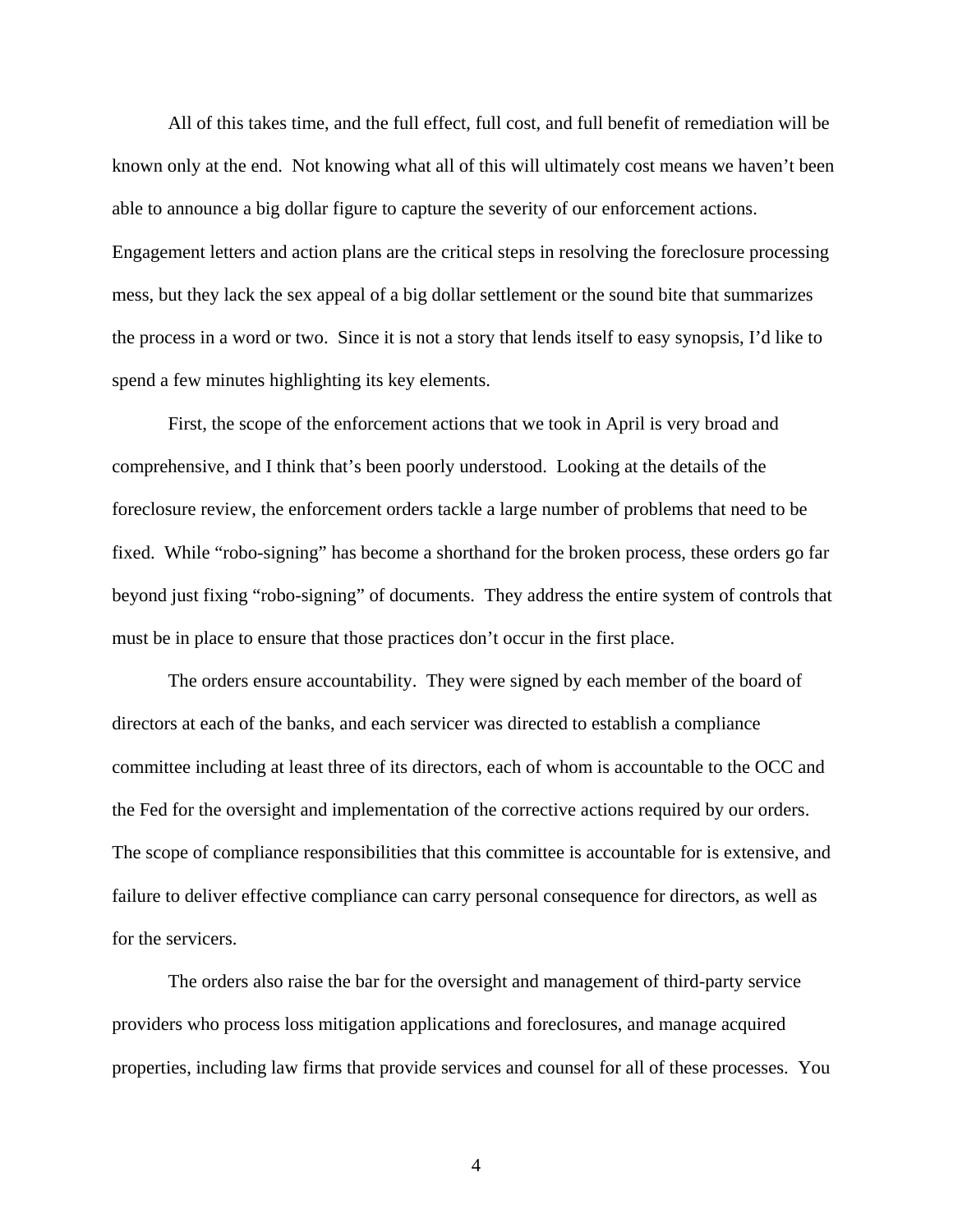can delegate and outsource the work, but you can't outsource the responsibility for ensuring the work is carried out in a safe and sound manner.

Because of the complexity of these processes and the amount of detail involved in every mortgage serviced by these large companies, our orders also require significant enhancement to the management information systems used by these companies. Of course, reliable MIS is a basic requirement for doing the business of banking. But the reality is that the rapid consolidation of the industry meant that very large firms often had multiple systems performing servicing and loss mitigation functions, and the integration and functionality of these systems did not always keep pace. That is a criticism, not an excuse, but it is a fair description of how things evolved that must now be fixed under our enforcement actions.

Improving accountability, third-party oversight, and information systems won't fix the problem unless the basic standard of mortgage servicing is reformed. Consequently, we targeted several aspects of these standards and practices that posed the greatest risk to the process. For example, we are requiring servicers to establish a single point of contact for borrowers and to establish procedures to end dual tracking: that is, to ensure foreclosure actions stop when a borrower is approved for a trial or permanent modification.

All of the steps I've described thus far are aimed at ensuring the process works going forward – the "fixing what's broken" piece. But for homeowners who ended up in foreclosure, the critical issue is whether they were financially harmed due to servicer deficiencies, errors or misrepresentation and, if they were, what kind of restitution should be provided. That is the most ambitious and complex aspect of our enforcement actions – the independent foreclosure review.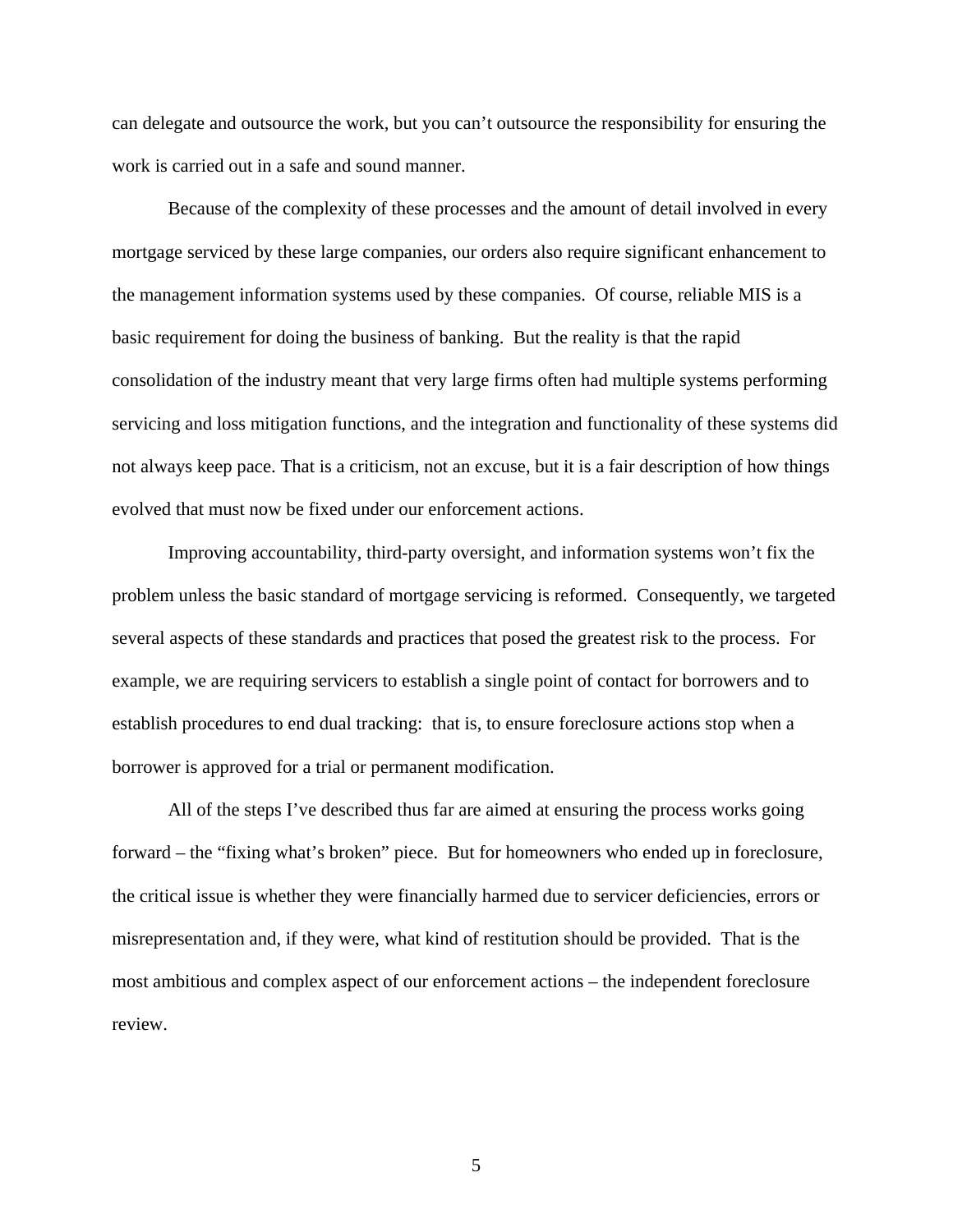This independent review sets out to identify borrowers who suffered financial injury as a result of errors, misrepresentations, or other deficiencies in the foreclosure process. The scope of this review includes any mortgage serviced by these companies on a borrower's primary residence that was in *any stage* of foreclosure between January 1, 2009 and December 31, 2010. So we are looking not just at those foreclosures that resulted in foreclosures sales, but at foreclosures that were pending at any point in that period. They could have been cancelled or still pending, given how long foreclosures take today: nearly four and a half million mortgages are in that total pool, each with its own special facts and circumstances.

In our initial examination of this problem, we looked at a sample of 200 loans at each of the 14 institutions – enough to make a judgment about whether enforcement actions were justified, but not nearly enough to answer all questions. Foreclosure file reviews conducted by examiners were very labor intensive, and this phase of the process took about three months to complete. The banking agencies certainly don't have the examiner and legal resources to expand our file reviews to identify financial injury or harm in this huge potential population of foreclosures. So a basic requirement we placed on the servicers at the outset was to devise a comprehensive process that could provide an independent review of a large number of foreclosure cases, determine if there was any harm to the borrower, and provide restitution where appropriate.

We had begun defining an acceptable process even before we issued the enforcement orders in April: independent consultants and law firms to advise them would have to be hired to administer the review under our direction; a comprehensive complaint process for borrowers to submit claims was deemed a critical and necessary component of the foreclosure review; and sampling was greatly expanded to help catch foreclosure cases with potential for financial injury.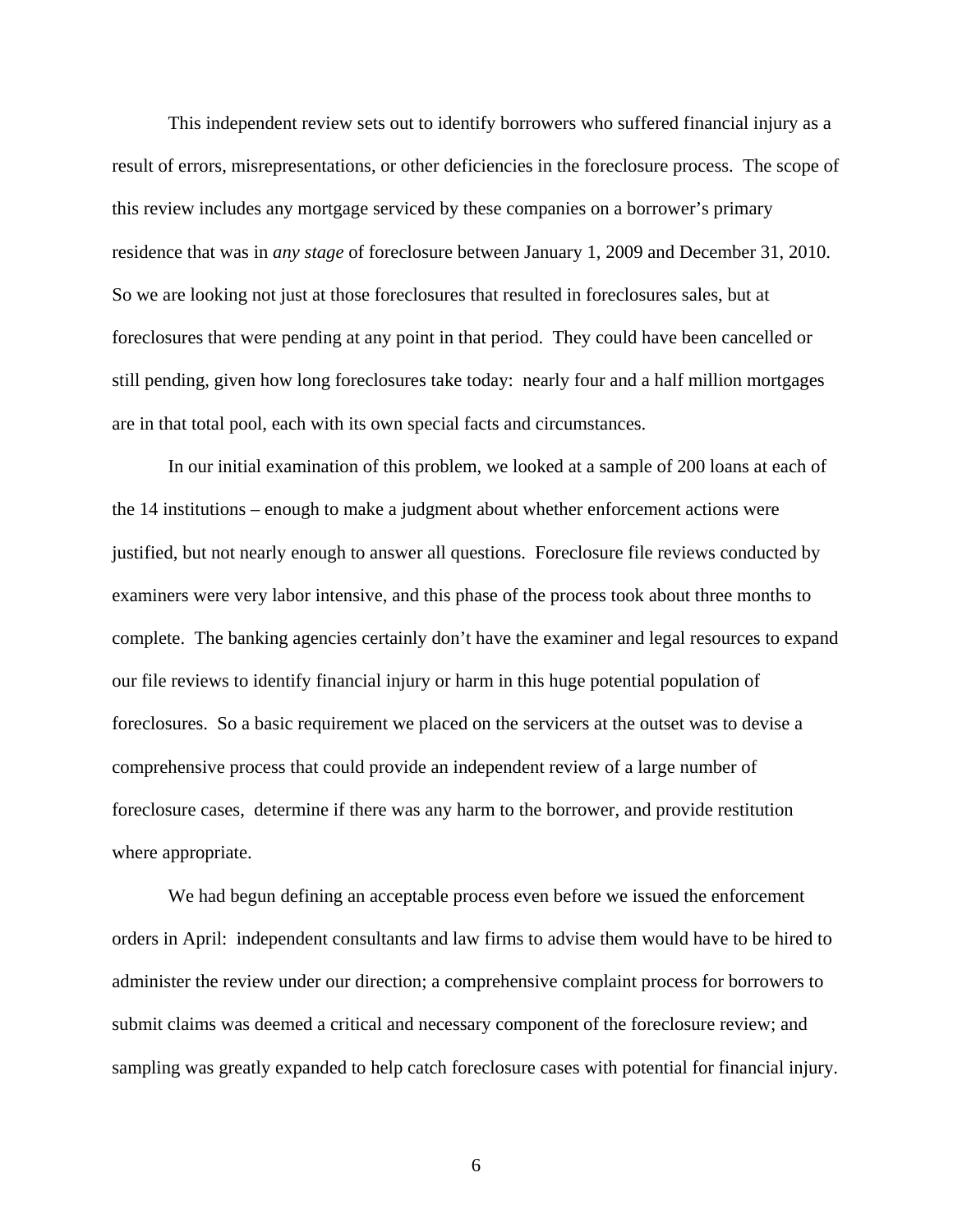These elements are reflected in the engagement letters developed by the independent consultants and submitted by the servicers.

We have coordinated with the Department of Justice throughout this process, and as you know, we agreed to delay submission of the action plans by 30 days to allow time for additional coordination with the states. We continue to work with the Department of Justice and other federal and state regulators to harmonize new mortgage servicing standards. I continue to believe that we will be able to harmonize the mortgage servicing requirements in our orders with those of other regulators if and when they are reached. In fact, I think it is absolutely essential that we do so.

Since the submission of plans in July, we have been working with the servicers and independent consultants to refine the plans so that the reviews meet our high expectations. The independent foreclosure review was the most public and highly anticipated aspect of our orders, so it was especially important to get it right. For example, we set detailed expectations for the sampling process. The foreclosure population is being divided into targeted segments to identify foreclosure cases that have the highest potential for financial injury. In some cases, independent consultants will be reviewing hundreds of thousands of case files for just one servicer. Sampling can be an extremely useful tool for identifying errors in a large population, but it is only a starting point that may require more thorough investigation if issues are identified.

As we explored the best means of ensuring that injured homeowners had the opportunity to seek relief, it became clear that what was needed was a robust, transparent, and accessible complaint process that will give borrowers the opportunity to request an independent foreclosure review. I'm happy to say in the next several weeks you'll see the roll out of just such a process.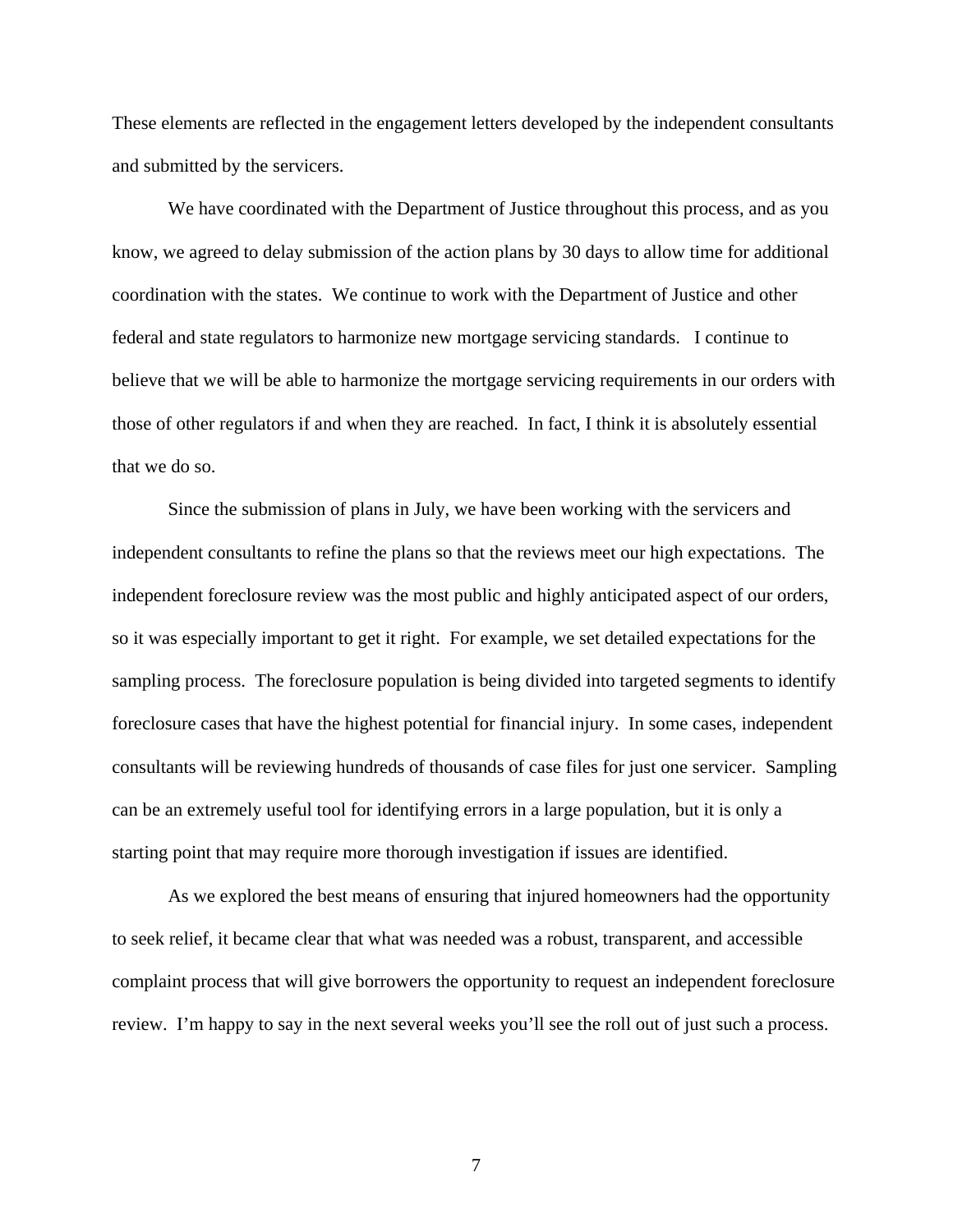Homeowners who faced foreclosure of their primary residence will be able to request a review of their case if they believe they suffered financial injury as a result of errors, misrepresentations, or other deficiencies in the foreclosure process between January 1, 2009 and December 31, 2010. Affected borrowers in this timeframe will be contacted through direct mailings and other tracing techniques. The independent consultants will also launch a coordinated advertising campaign to help contact borrowers who cannot be reached through direct mailings or other means.

Rather than instituting 14 different servicer processes, which would surely be a source of confusion for homeowners, we insisted that all of the independent consultants use a single claims processing vendor that will provide common intake forms, a single Web site, and a common phone number for eligible individuals who want a review of their case. We expect this process to kick off in the next few weeks. Individuals seeking a review will be able to go to a Web site and either file a request for review online or ask for a form that can be filled out and submitted by mail. There will be a toll-free number for individuals who need assistance filing their request or who want to ask questions about the review.

I know that many who went through foreclosure in recent years emerged pretty jaded by the confusion and inefficiency of the experience, so I'd like to explain just what they can expect if they request review of a foreclosure on their primary residence during the review period. First, their case will be reviewed by an independent consultant to identify financial injury or harm under the terms of the OCC's enforcement orders. If the consultant identifies cases of financial harm, servicers will be required to develop a remediation plan and make appropriate restitution. Remediation plans are subject to OCC and Federal Reserve approval.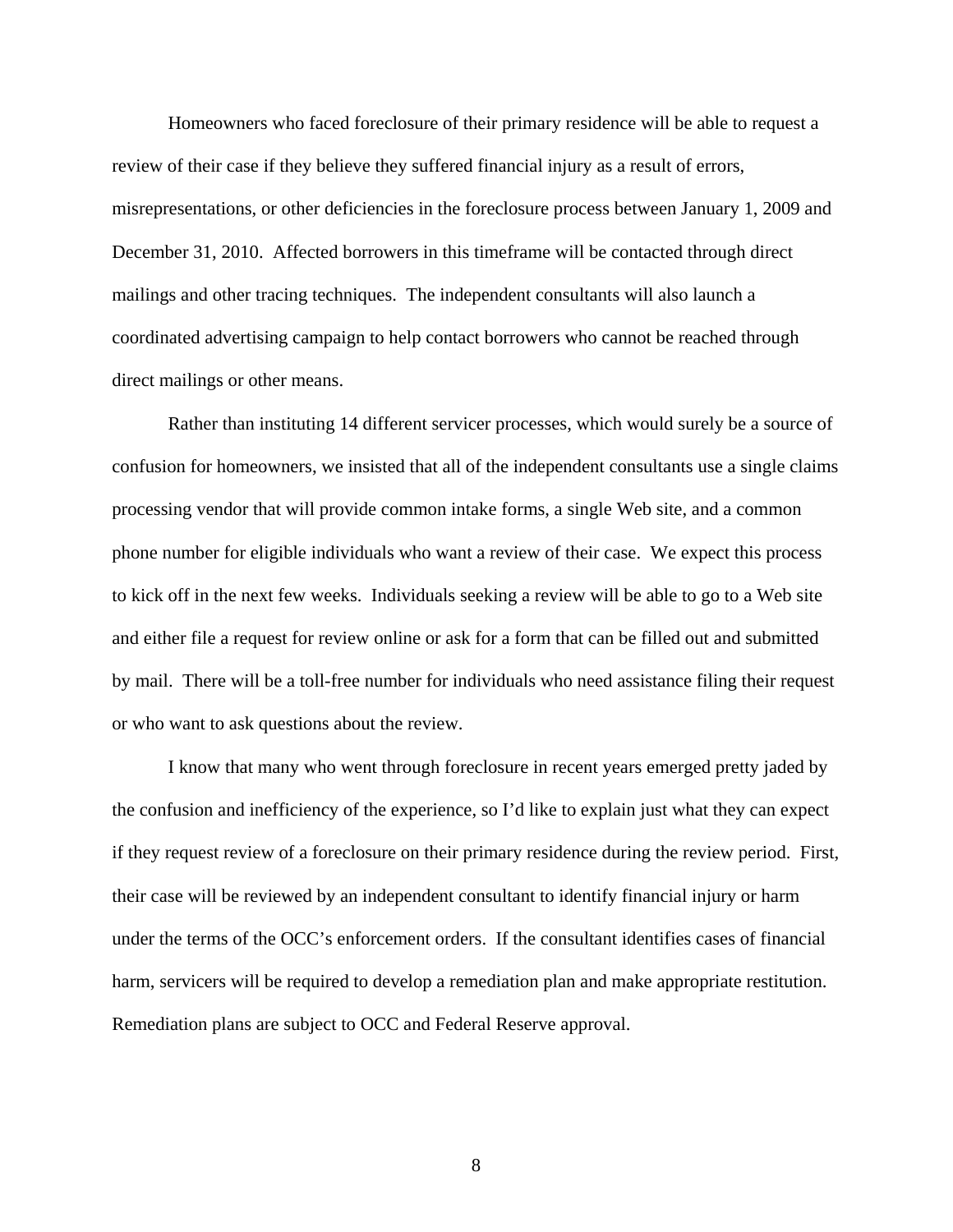Everyone who asks for a review of their case will receive confirmation that the request has been received, and they may be asked for additional detail and information. While the reviews are independent, the servicer will provide relevant documentation related to the case and may be asked to clarify or confirm facts and disclose reasons for decisions made or actions taken during the process. At the conclusion of the review, which will take several months, a letter will be provided explaining the outcome, and providing information about restitution where appropriate.

The nature and severity of any financial injury will be case specific, so remedies could vary substantially. Remediation and restitution will not be approached as a one-size-fits-all proposition. It will depend on the facts of the individual case and that requires thorough and careful consideration, as well as a strong quality control process to ensure each institution is treating cases of financial harm in a consistent way.

The OCC expects independent consultants to employ a robust quality assurance process, and our examiners will review and assess this process on a continuing basis. If we find material issues, we will require prompt corrective action. To ensure consistency, we issued guidance on financial injury, and instructed the independent consultants to use it.

Our enforcement actions require independent consultants to develop a Foreclosure Review Report identifying financial injuries with recommendations for remediation. We will review these reports individually, and we also plan to conduct a horizontal review of the reports to ensure there are no material inconsistencies. These reports will be used by servicers to develop and submit the remediation plans required by our orders.

While I wish that there was a faster way to address the problems, provide relief, and restore the smooth functioning of the housing market, the fact is that this process will take some